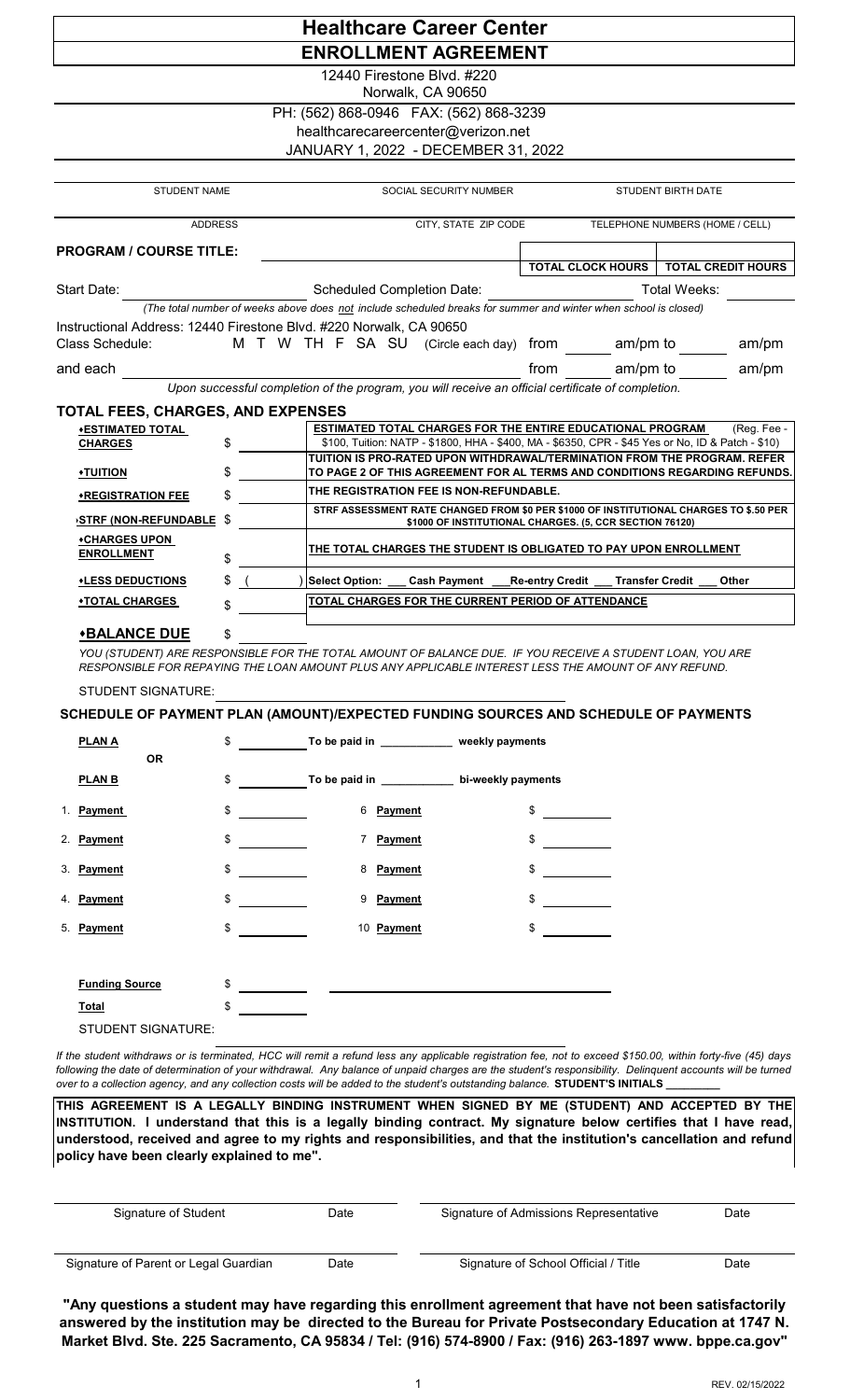# STUDENT'S RIGHT TO CANCEL

(Date) attended or after you received a copy of this Agreement and applicable disclosures. You have the right to cancel this Enrollment Agreement for the indicated program of instruction offered in this Agreement, until midnight of the seventh (7th) business day after either the first class you

Cancellation shall occur when you give written notice at the address of the designated School campus shown on the top of the front page of this Agreement. You can do this by mail, hand delivery, or email; or, you may cancel by telephone. If sent by mail, the written notice of cancellation is effective the date of the postmark.

If you cancel this Agreement, the School will refund any money you paid within forty-five (45) days following receipt of your notice of cancellation.

# WITHDRAWAL FROM PROGRAM

You have the right to withdraw from your program of study at any time. If you withdraw or are dismissed after the period allowed for cancellation of the Agreement, which is until midnight of the seventh (7th) business day following the first class you attended, HCC will remit a refund less any applicable registration fee, not to exceed \$150.00 (\$10.00 for VA), within forty-five (45) days following the date of determination of your withdrawal.

### **Pro Rata Refund Policy**

HCC applies a 60% pro rata refund calculation for students who withdraw or are terminated from their training before completing the stated period of enrollment. Under a 60% pro rata refund calculation, HCC will retain only the percentage of charges proportional to the period of enrollment completed up to 60% or less by the student.

After completing more than 60% of the program, HCC will retain 100% of the charges for the enrollment period. The percentage of the period of enrollment completed by the student is calculated by dividing the total number of program hours in the period of enrollment into the number of scheduled hours completed in the period as of the student's last date of attendance. A refund is calculated using the following steps:

1. Determine the tuition charges for the period of enrollment.

2. Divide the tuition charges by the total number of hours in the period of enrollment to determine the tuition charges per hour.

3. The total institutional charges are calculated by multiplying the total scheduled hours completed as of the student's last date of attendance by the tuition charges per hour, and then adding costs for the registration fee and any administrative charges listed in the school catalog under the section titled *Other Fees*, as applicable.

The refund will be any amount in excess of the total institutional charges (calculated in step 3) against the total payment paid to the School. The amount not paid by the student for the total institutional charges is the amount the student owes to the School.

IF THE AMOUNT THAT YOU HAVE PAID IS MORE THAN THE AMOUNT THAT YOU OWE FOR THE TIME YOU ATTENDED, THEN A REFUND WILL BE MADE WITHIN 45 DAYS OF THE DATE OF DETERMINATION OF YOUR WITHDRAWAL/TERMINATION. IF THE AMOUNT THAT YOU OWE IS MORE THAN THE AMOUNT THAT YOU HAVE ALREADY PAID, THEN YOU WILL HAVE TO MAKE ARRANGEMENTS TO PAY THE BALANCE.

IF THE STUDENT HAS RECEIVED FEDERAL STUDENT FINANCIAL AID FUNDS THE STUDENT IS ENTITLED TO A REFUND OF MONEYS NOT PAID FROM FEDERAL STUDENT FINANCIAL AID PROGRAM FUNDS.

For the purpose of determining the amount that you owe for the time you attended, you shall be considered withdrawn or dismissed from the program/course when any of the following occurs:

(a) You notify the School of your withdrawal or the actual date of withdrawal;

(b) The School terminates your enrollment;

(c) You exceed the maximum allowable number of consecutive scheduled school days, as specified for each program in the HCC School Catalog, in which case the date of withdrawal shall be deemed to be the last date of recorded attendance; or

(d) You fail to return, on schedule, from an approved leave of absence (LOA), in which case the date of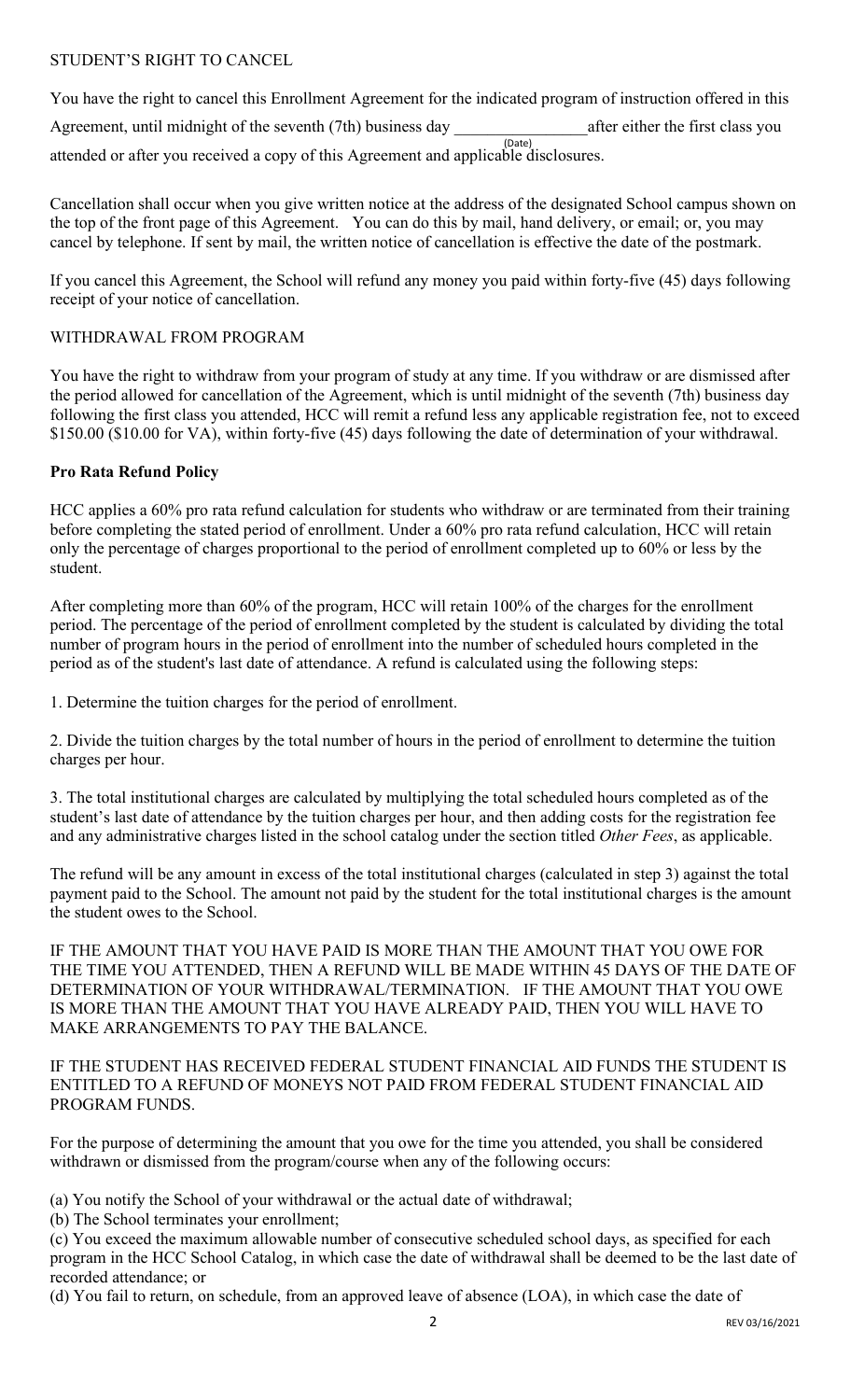termination will be the scheduled date of return.

NOTICE: ANY HOLDER OF THIS CONSUMER CREDIT CONTRACT IS SUBJECT TO ALL CLAIMS AND DEFENSES THAT THE DEBTOR COULD ASSERT AGAINST THE SELLER OF GOODS OR SERVICES OBTAINED, PURSUANT HERETO OR WITH THE PROCEEDS HEREOF. RECOVERY HEREUNDER BY THE DEBTOR SHALL NOT EXCEED AMOUNTS PAID BY THE DEBTOR HEREUNDER.

### GENERAL TERMS

1. Healthcare Career Center is a non-public institution. If you are eligible for a direct loan that is guaranteed by the federal or state government and you default on the direct loan:

(a) The federal or state government or a loan guarantee agency may take action against you, including garnishing an income tax refund to which the person is entitled to reduce the balance owed on the loan.

(b) You may not be eligible for any other government financial assistance at another institution until the loan is repaid.

2. The School will provide the Student with textbooks and training materials for the selected programs, specifically Nursing Assistant Training Program and just stethoscope and blood pressure apparatus for Medical Assisting Program. Lost, mutilated, or stolen items must be replaced at the Student's expense. The Student will be charged the current price for the reissuing of any new books or materials and charged a discounted price for used books or materials, if available.

3. Tuition charges are payable in full, unless other arrangements have been made. Payment can be made by cash, check, money order, or credit card. Unpaid tuition balances at the time of graduation or termination are subject to collection fees. Past due balances may accrue penalty and additional collection/handling charges.

4. A diploma will be issued upon successful completion of the program, provided all academic requirements are met and all tuition fees are paid in full. Diplomas are issued within four to six weeks of the Student's completion date. During this time, a formal letter of completion will be provided upon receipt of a written request to Student Services.

5. All expenses incurred for food, lodging, and/or travel to and from the School will be the Student's responsibility.

6. The School reserves the right to postpone training in the event of Acts of God, labor disputes, equipment failure, etc. In such cases, students will be duly notified.

7. All program/course schedules are subject to change, relative to start and expected completion dates. In such cases, students will be duly notified.

8. The School reserves the right to postpone or cancel a scheduled program/course if the registration is insufficient to establish a class. The School also may reject an applicant for enrollment; and, an applicant accepted by the institution may cancel his/her agreement prior to the scheduled class start or may never attend class (no show). The School also may consider a withdrawal after class start as a cancellation or no show and, therefore, not consider the applicant as a new start. In all such cases, all monies paid will be refunded within forty-five (45) calendar days.

9. The School reserves the right to change or modify, without notification, the program content, equipment, staff, materials, and organization as it deems necessary, with approval of the School's licensing agent(s). Such changes may be required to keep pace with technological advances and/or to improve teaching methods or procedures. In no event will any changes diminish the competency or content of any program or result in tuition changes for students currently in attendance.

10. Classroom and lab instruction will be tested. The Student must achieve the minimum passing grade point average (as stated in the catalog) to receive a diploma. Students must repeat a failed module (course) in its entirety, according to established schedules, and may do so a maximum number of times, as specifically stated in the School Catalog, for each program.

11. The Student hereby releases, holds harmless, and indemnifies the School and its agents from and against all liabilities and other expenses that may be imposed upon, incurred by or asserted against it or them by any reason of bodily damage, which the Student may suffer from any cause while a student of the School.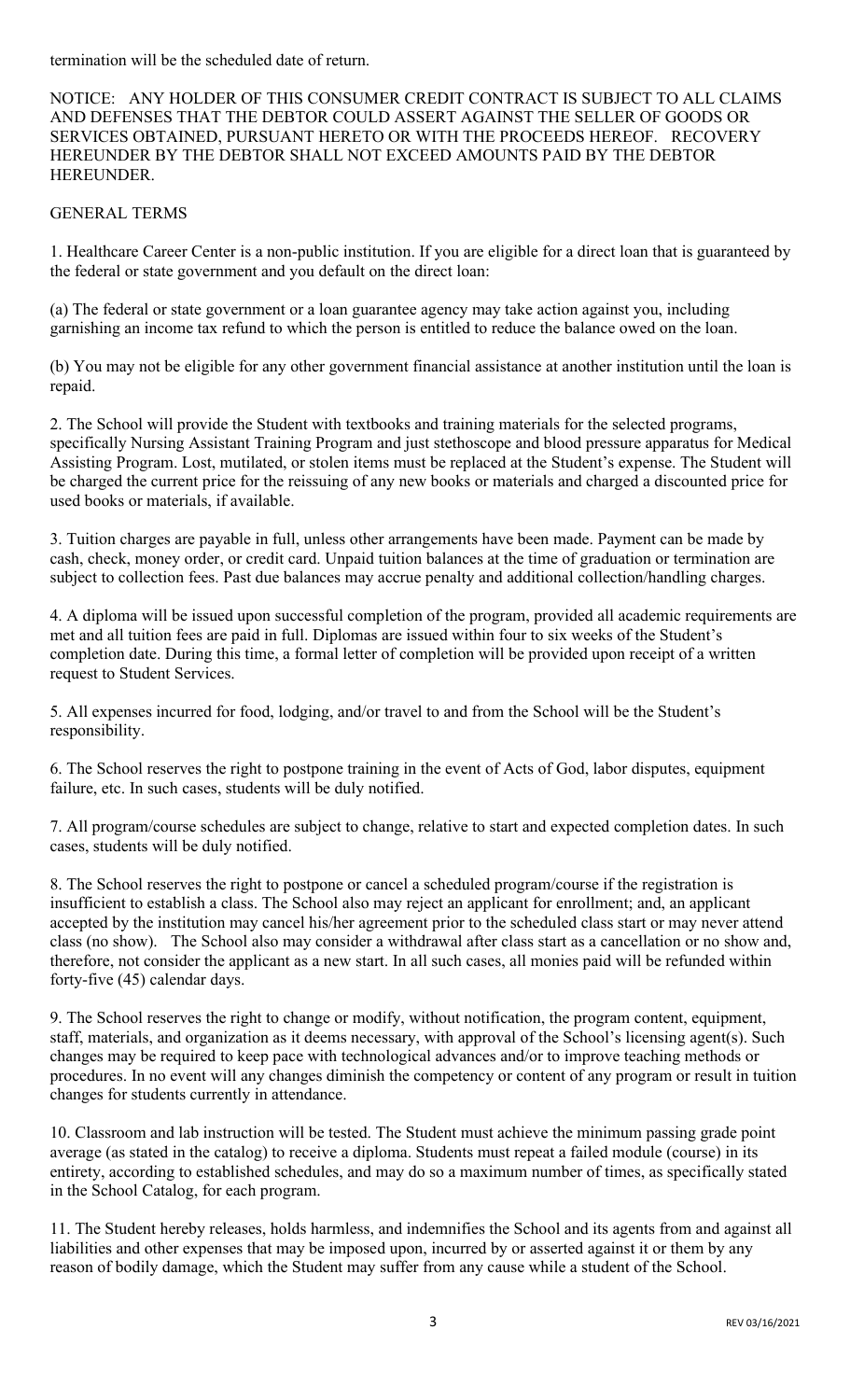12. The School reserves the right to reject any applicant for admission who does not meet the requirements for the program selected. The Student's enrollment can be terminated at the discretion of the campus director if the Student's attendance (tardies, early departures, absences), academic progress, conduct or behavior, dress, etc., does not conform to the rules and regulations of the School, as stated in the School catalog, in which event, the extent of the Student's tuition obligation will be in accordance with the School's refund policy.

13. This Agreement is valid for a period of forty-eight (48) months.

14. If any particular provision of this Agreement shall be deemed invalid or unenforceable, it shall not affect the other provisions hereof; and this Agreement shall be constructed in all respects as if such invalid or unenforceable provision was omitted.

15. Placement assistance is provided by the School. However, it is understood that the School cannot promise or guarantee employment, a level of income, or wage rate to any Student or graduate.

16. The Student hereby authorizes the School to request credit information on the Student, from consumer credit agencies, for the purpose of obtaining any tuition financing.

17. This Agreement constitutes the complete contract between the School and the Student, and no verbal statements or promises made before the execution of this Agreement will be recognized.

18. The transferability of credits you earn at HCC is at the complete discretion of an institution to which you may seek to transfer. Acceptance of the certificate of completion you earn is also at the complete discretion of the institution to which you may seek to transfer. If the credits or diploma that you earn at this institution are not accepted at the institution to which you seek to transfer, you may be required to repeat some or all of your coursework at that institution. For this reason you should make certain that your attendance at this institution (HCC) will meet your educational goals. This may include contacting an institution to which you may seek to transfer after attending HCC to determine if your credits or diploma will transfer. Students are advised that HCC has not entered into an articulation or transfer agreement with any other college or university for the purpose of accepting transfer of credit. Upon receipt of a student's written request to transfer out, HCC will offer guidance regarding the transfer process. Assistance may include, but is not limited to, providing the student an official transcript, syllabi, and/or course outlines/descriptions.

19. A signed and executed copy of all five pages of this binding Agreement is given to the Student.

20. "Prior to signing this enrollment agreement, you must be given a catalog or brochure and a School Performance Fact Sheet (SPFS), which you are encouraged to review prior to signing this agreement. These documents contain important policies and performance data for this institution. This institution is required to have you sign and date the information included in the SPFS relating to completion rates, placement rates, license exam passage rates, and salaries or wages, and the most recent 3 year cohort default rate, if applicable prior to signing this agreement". **\_\_\_\_\_\_\_\_\_** *Applicant's initials*

"I certify that I have received the catalog, School Performance Fact Sheet, and information, and the most recent 3 year cohort default rate, if applicable included in the School Performance Fact Sheet, and have signed, initialed, and dated information provided in the School Performance Fact Sheet". Also, I have carefully read and received an exact copy of this Enrollment Agreement. I understand that my enrollment may be terminated by the School Director or School President if I fail to comply with attendance and academic requirements, or if I disrupt the normal activities of the School. While enrolled at the School, I understand that I must maintain Satisfactory Academic Progress as described in the School catalog before a certificate or diploma may be awarded. The School has issued me a receipt for any monies I paid. *Applicant's initials* 

21. "NOTICE": 'YOU MAY ASSERT AGAINST THE HOLDER OF THE PROMISSORY NOTE IN ORDER TO FINANCE THE COST OF THE EDUCATIONAL PROGRAM ALL OF THE CLAIMS AND DEFENSES THAT YOU COULD ASSERT AGAINST THE INSTITUTION UP TO THE AMOUNT YOU HAVE ALREADY PAID UNDER THE PROMISSORY NOTE".

22. I hereby authorize the sale, discount, or transfer of any agreement or promissory notes associated with this Enrollment Agreement and I understand that the refund policy detailed on pages 3 and 4 of this Agreement will continue to apply. It is further understood and agreed that this Agreement supersedes all prior or simultaneous verbal or written agreements and this Agreement may not be modified without the written agreement of the student and School Director or School President/CEO.

23. "A student or any member of the public may file a complaint about this institution with the Bureau for Private Postsecondary Education by calling (888) 370-7589 toll-free or by completing a complaint form, which can be obtained on the Bureau's internet website www.bppe.ca.gov."